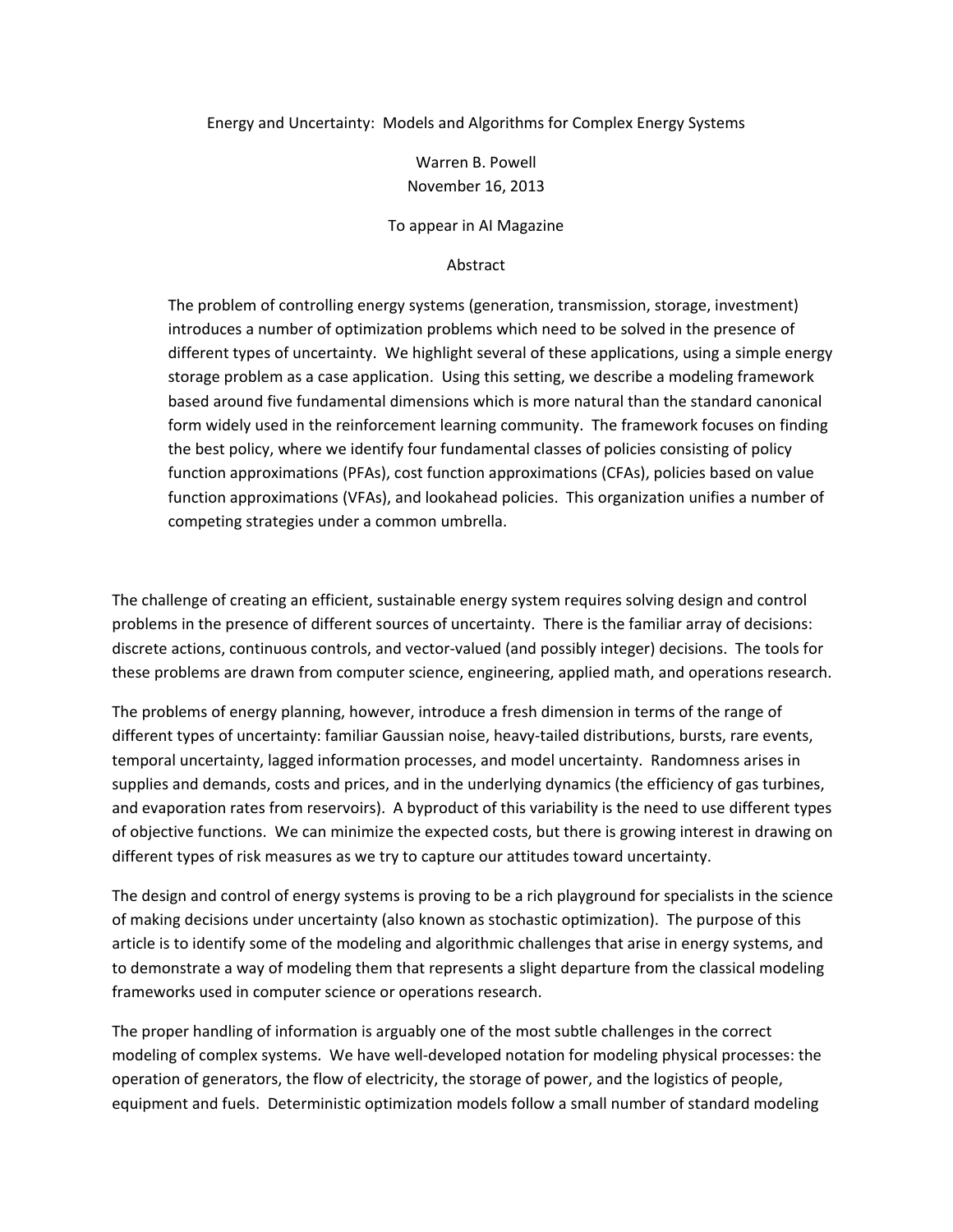conventions, as evidenced by a substantial body of papers with models that are clear, correct and implementable.

By contrast, the communities which attempt to combine decisions and uncertainty are fragmented into a jungle of subcommunities with names such as reinforcement learning (Sutton and Barto, 1998), stochastic search (Spall, 2003), approximate/adaptive dynamic programming (Werbos 1974, Powell 2011, Bertsekas 2013), stochastic programming (Birge and Louveaux, 1997), Markov decision processes (Puterman, 2005), decision trees, optimal control (Stengel, 1994), and simulation‐optimization (Swisher et al. 2003, Fu 2008). Notation for the modeling of information can be nonstandard even within a community.

Ignoring for the moment our inability to agree on the right way to write down these problems, we then face the challenge of designing algorithms to deal with the different types of uncertainty. Reliable algorithms exist only for an astonishingly narrow set of problems. The sorry state of affairs is difficult to discern from the ocean of research "proving" that algorithms work and experimental work where we are all heroes in our own papers. We focus on the challenge of finding good policies, and identify four fundamental classes of policies which help to integrate what have often been presented as competing algorithmic strategies.

# **Sample problems in energy systems**

The process of delivering electricity requires a system comprised of a series of components, spanning generation, transmission, storage, and systems for managing loads (demands). Since electricity is a critical but difficult‐to‐store commodity, utilities use complex contracts to protect both consumers and themselves from the risk of high electricity prices. All of these processes interact in a complex way that benefit from the tools of stochastic optimization.

### **Energy storage**

The problem of storing energy now to be used later arises in such a wide range of settings that it has become a foundational problem, as ubiquitous in energy systems as inventory theory is in operations management. Storage is particularly important in the context of the electric power grid, because electricity is extremely difficult to store, resulting in a variety of strategies to compensate for different types of variability (generator failures, transmission failures, and unexpected increases in temperatures on a hot day). There is tremendous interest in direct methods of storing energy from the grid, spanning pumped hydro (pumping water uphill), grid level battery storage, compressed air (pumping air under high pressure into underground cavities), flywheels and vehicle‐to‐grid.

Some settings include:

**Battery arbitrage** – Real‐time spot prices of electricity on the grid will typically average around \$50/MWhr (megawatt‐hour), but it may range down to the 30's (and can even go negative!), but will routinely spike above \$200 /MWhr, and occasionally over \$500/MWhr. These prices vary by node (they are known as locational marginal prices, or LMPs), and they may be updated every 5‐15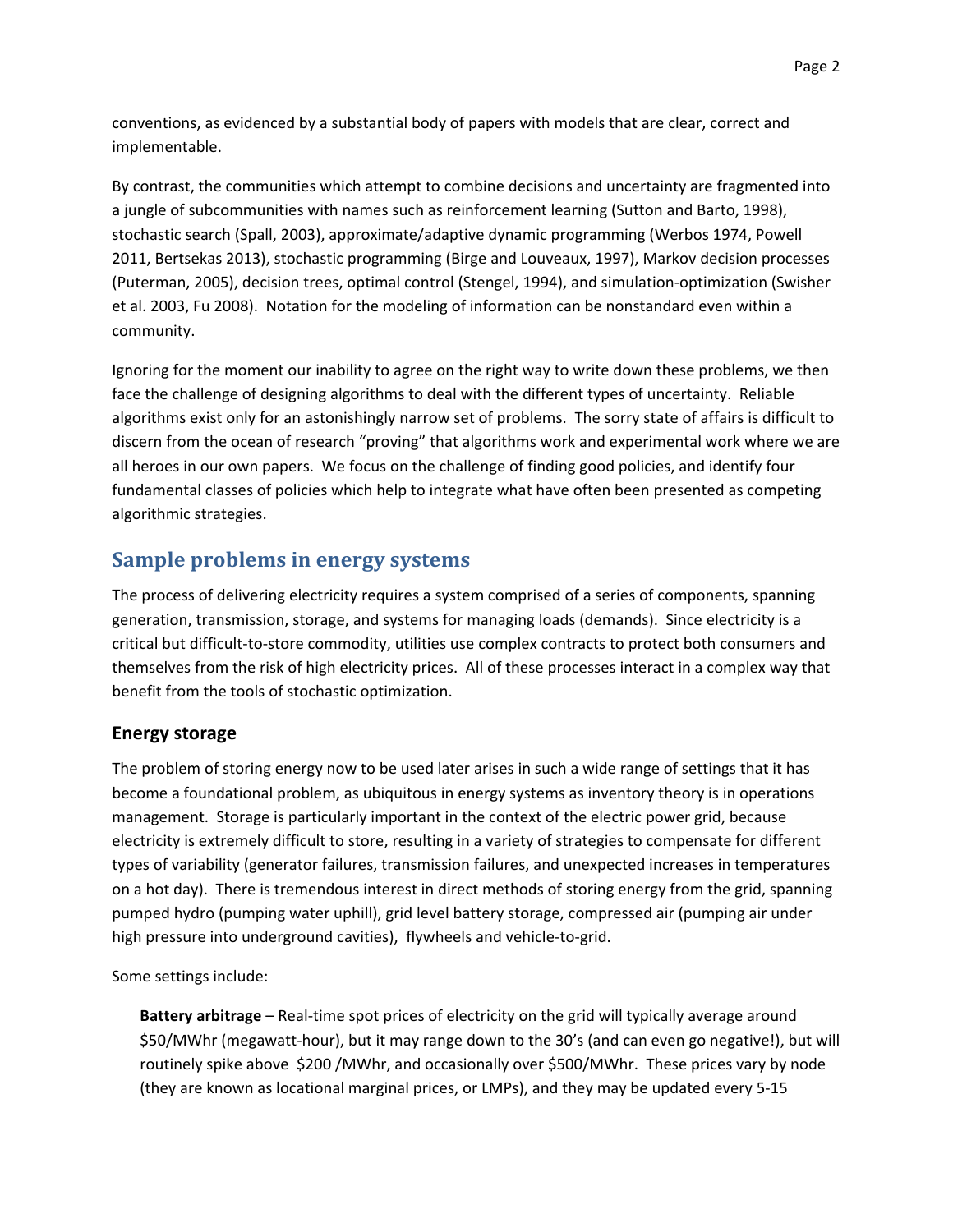minutes. Battery arbitrage involves drawing energy from the grid when prices are low, and selling energy back when prices are high. The problem is to determine these upper and lower limits. **Battery arbitrage (energy shifting)** – If your battery is large enough, you are required to bid your energy into the electricity market. Electricity markets are managed primarily by *independent system operators (ISOs)* such as PJM Interconnections, which manages the grid that covers a triangle



**Figure 1‐Electricity spot prices on the PJM grid**

from the Chicago area to Virginia up through New Jersey, and all the states in between (13 in total). The rules differ between ISOs, but a battery operator might have to quote lower (charge) and upper (discharge) prices either an hour ahead or even a day ahead. The optimization problem is to choose these prices to maximize net revenues while managing the energy level in the battery.

**Pairing storage with wind or solar** – Wind and solar are both very popular as a completely green source of energy, but they suffer from our inability to control them (a property known as "dispatchability" in the electricity community). The sun only shines during the day, and both wind and solar suffer from intermittency, creating a need for backup sources. Storage offers a way of smoothing both the intermittency as well as daily cycles.

**Hydroelectric storage** – Some regions are served by networks of water reservoirs, which introduces the problem of optimizing the flows between reservoirs, a problem that has long attracted the attention of the stochastic optimization communities.

Storage problems have to be solved in the presence of different types of uncertainty: uncertain generation from wind turbines and solar panels, stochastic (and heavy-tailed) real-time prices, infrequent failures of generators or transmission lines, as well as forecasts of temperatures and loads.

## **Commodity contracts**

Utilities need to sign contracts, typically 3‐5 years into the future (but sometimes longer), to supply a customer with energy at a guaranteed price. The utility needs to then purchase hedges to protect against potential spikes in prices. While spikes are generally of short duration, a lengthy heat wave in Texas in 2012 cost a utility tens of millions of dollars. Contracts can be purchased over different horizons. For this problem, we might introduce the notation  $a_{\mu}$  giving us the amount we wish to purchase at time t for delivery during time period t'. Forecasts  $f_{tt}$  (e.g. of prices or demands) and decisions *tt*' *a* (e.g. purchasing forward contracts) are known as *lagged information and decision processes*.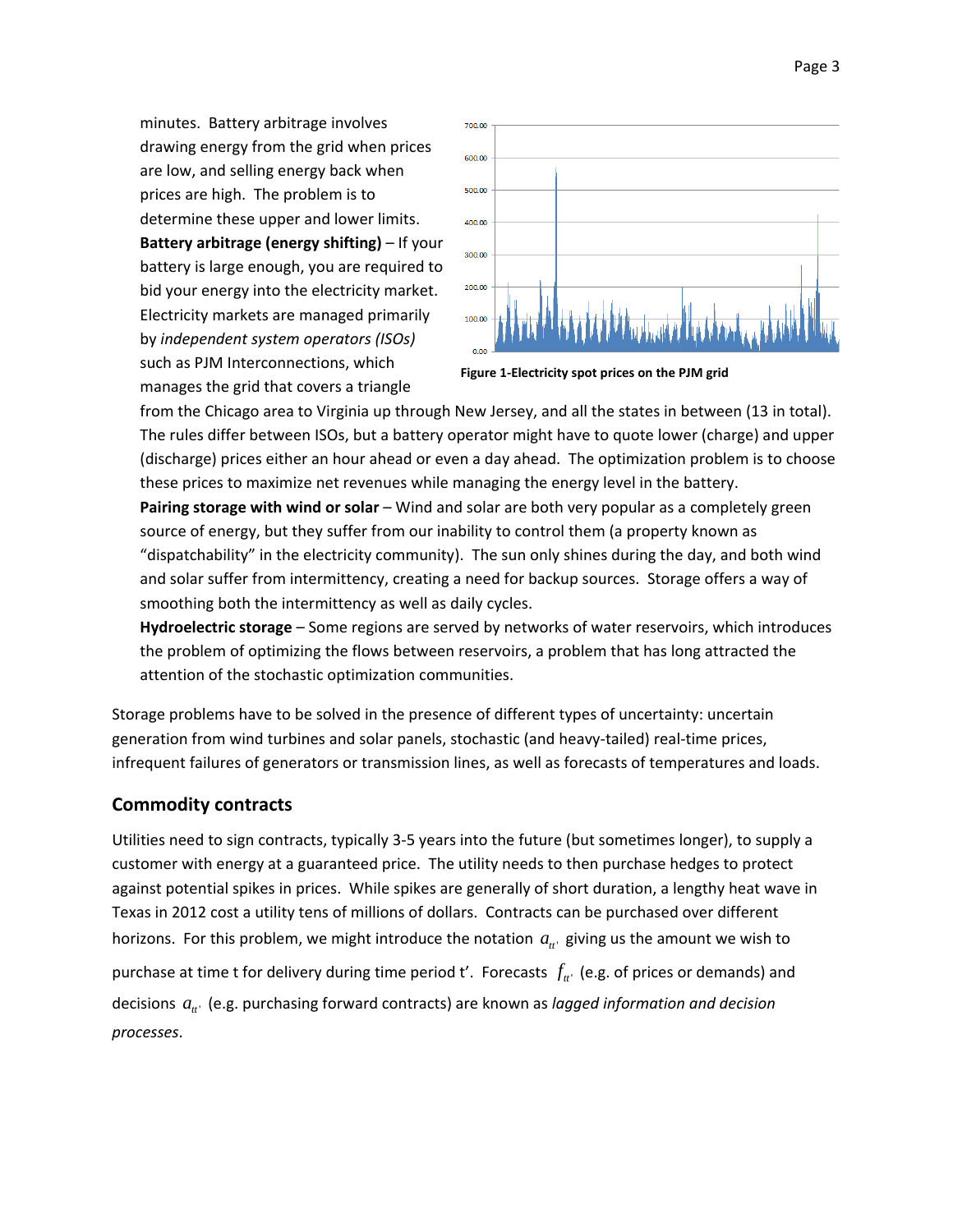Negotiating these advance contracts requires that we deal with different sources of uncertainty: the long term growth in demand, improvements in energy efficiency, structural changes in commodity prices such as gas and oil, as well as the usual spikes in prices shown in Figure 1.

### **Demand response**

"Demand response," in the terminology of the energy community (sometimes called "demand side



**Figure 2‐Uncertainty in demand response models**

management" or "demand side response"), refers to the ability to reduce demand using various incentives. This might be through a real‐ time price or, more often, a previously arranged contract where customers are paid in return for agreeing to reduce their load on demand. These contracts may offer a consumer a lower price in return for their agreement to reduce their load on demand (possibly under direct control of the grid operator or a load serving entity).

Demand response providers have to deal with a number of issues. First, customers often want some advance notice (two hours is typical) so

they can take actions to minimize the impact of the reduction. Commercial buildings might want to air condition a lobby so the cool air can be used later. A manufacturing enterprise might want to make extra product which is then held in inventory. Both of these examples represent a form of advance storage. In other cases, demand is pushed off to later in the day (again, a different form of storage).

Second, customers may not always respond in a predictable way. Increasing the cost of charging an electric vehicle may have a bigger response on a warm and sunny day, when customers are more willing to walk, than a cold and rainy day. It may be necessary to learn a function that changes depending on conditions.

The challenge we face with demand response is that we are often dealing with people, not equipment. Not only do we not know how people (including organizations) may respond to load curtailment incentives, the response may depend on local conditions that change over time. Well known is the problem of *fatigue*, where responses diminish as repeated demands for curtailment are made. These behaviors introduce the dimension of *model uncertainty.*

### **Unit commitment**

The unit commitment problem involves planning the power generating units (nuclear, steam plants run by coal or gas, and fast-ramping gas turbines) which are to be turned on or off, and the level at which they should be operated. Most grid operators follow PJM, which runs a day‐ahead market to determine the steam generators that should be used tomorrow, and an hour‐ahead market that plans which gas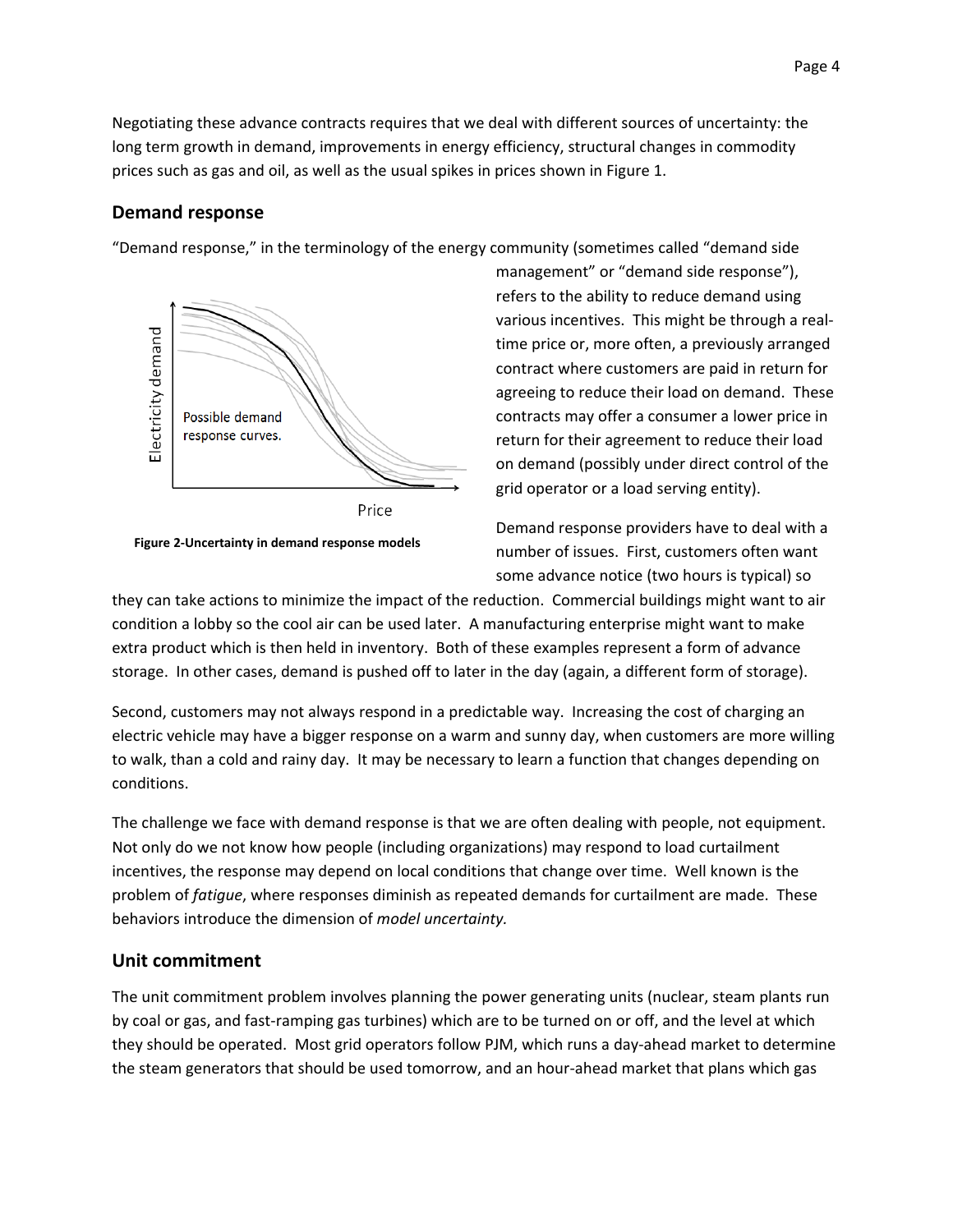turbines should be online. There is also a real‐time, economic dispatch problem which can ramp a generator up and down within limits, without turning it off or on.

Unit commitment problems are hard largely because they might involve up to a hundred thousand integer variables. Fortunately, such problems can be solved using commercial solvers such as Cplex or Gurobi. However, these solvers can only be used if we view the future deterministically. ISOs have learned how to insert reserve capacity to handle the uncertainty in demand forecasts and the infrequent generator failure, but face a much more difficult challenge in designing a schedule that can handle the much higher level of uncertainty as generation from wind and solar increases.

As an example, it is not hard to recognize that if we are going to count on a significant contribution from wind or solar, we are going to have to arrange enough backup reserve to provide power when the wind drops or clouds come in. But this is not enough, especially when we are drawing energy from wind, which can exceed the forecast. If this happens, we also need to be able to ramp the generators down. If

we cannot do this (which might happen if gas turbines are running at their minimum), then we cannot use the wind energy, forcing us to replace free energy which generates no CO2 with more expensive energy from natural gas which has a substantial CO2 footprint.

A significant part of unit commitment involves protecting against generation and network failures. Figure 3 shows the primary transformers in New York City, which fail from time to time. It is important to plan generation capacity that will meet demands even in the event of these infrequent, but not rare, network failures.



**Figure 3‐Primary feeders in New York, with potential failures.**

## **Replacement of transformers**

Transformers represent a critical technology in a grid. A large number of transformers were installed in the 1950's and 1960's, and are still operating today. As a result, utilities do not actually know the true failure curve. Overestimating the failure rate curve (which is common if they believed the curves provided by manufacturers were accurate) increases costs by replacing transformers unnecessarily. However, underestimating the failure rate curve exposes the utility to the risk of a burst of failures. It can take up to 12 months to order and install a replacement, and utilities would be exposed to considerable financial risk if they had to order, say, 20 transformers in a single year.

# **Information, forecasting and uncertainty**

The examples above help to illustrate a range of different types of uncertainty. Before highlighting the different types of uncertainty, it is useful to make a few remarks about the nature of information and uncertainty.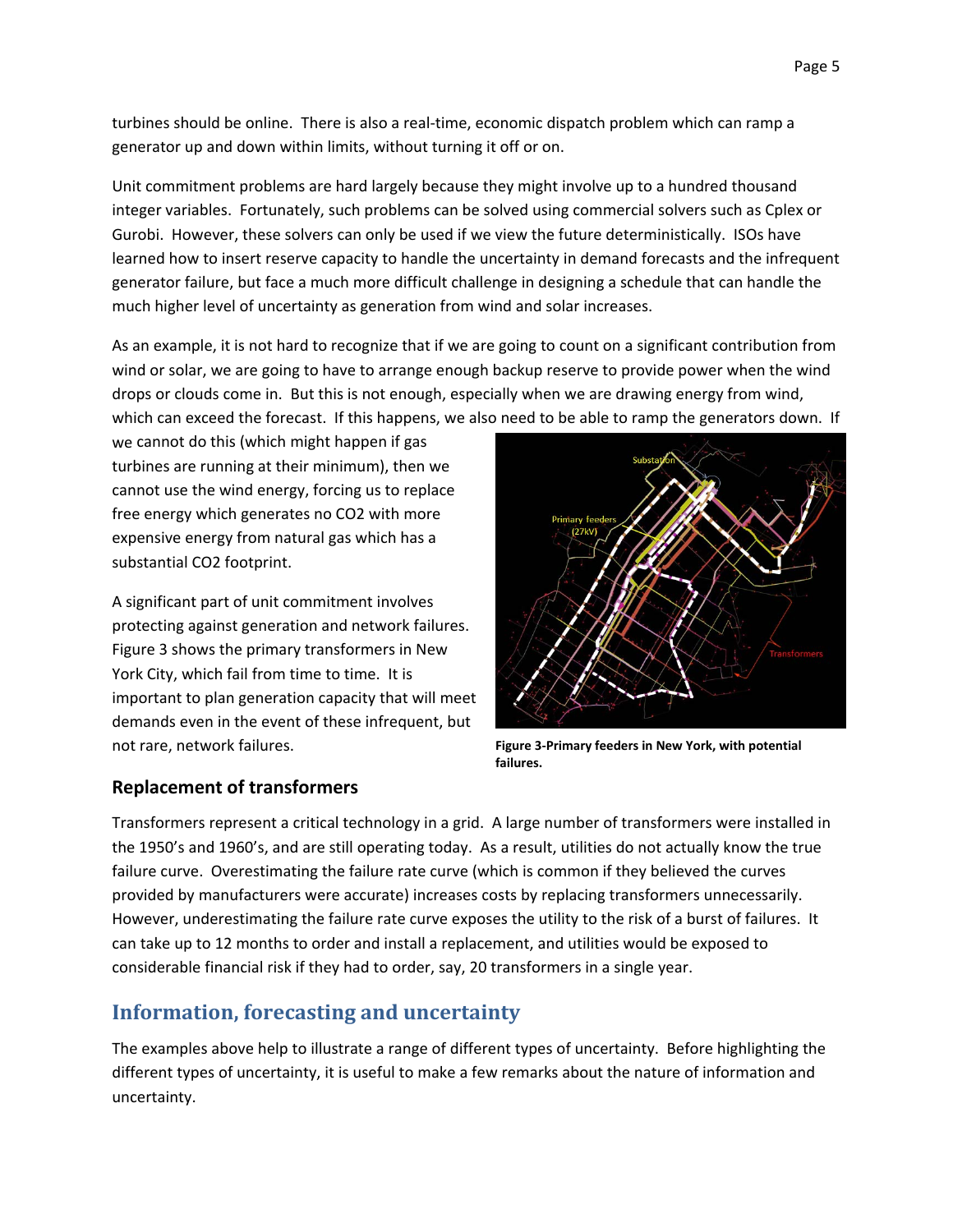First, all of the applications above involve some sort of manageable resources (generators, energy in storage, commodities, spare transformers, and even customers). Exogenous information can enter in the form of energy from the sun, uncertain temperatures, uncertainty in the response of customers to curtailment decisions, infrequent generator failures, and heavy-tailed spot prices.

Second, we often have access to some sort of forecast. We might let  $f_{tt}$  be the forecast of solar energy during time period t', using information available up to time t. If  $E_t$  is the actual energy generated at time t', it is reasonable to expect that the forecast of the demand is unbiased, which is to say

$$
f_{tt'} = \mathbb{E}_t[E_{t'}]
$$
 (1)

where  $\mathbb{E}$ ,[...] represents the expected value of a quantity made at time t. It is common to think of the energy  $E_{t'}$  as random if we are at time  $t < t'$ , but the real uncertainty is not in  $E_{t'}$ , but rather the difference between  $E_{t}$  and its forecast, which we might write as

$$
E_{t'} = f_{tt'} + \varepsilon_{t'} \,. \tag{2}
$$

Figure 4 illustrates a forecast of wind (bold solid line) produced by a meteorological model called WRF (Weather Research and Forecasting). Also shown is the actual observations (dashed line), along with a number of sample realizations of the random variable  $\varepsilon_{t'}$  drawn from a stochastic model estimated



**Figure 4‐Actual and forecasted wind, along with sample paths representing other potential outcomes.**

specifically to capture the difference between actual and forecasted wind. Note that in this plot, the variation in the forecasted wind is much more variable than the error in the forecast. It is important to distinguish predictable variability from unpredictable variability.

This application illustrates a different type of uncertainty. In the graph, the meteorological model seems to do a good job of forecasting sudden increases in wind speed, but in addition to amplitude errors (errors in the amount of wind), there also appear

to be temporal errors, representing errors in predicting the *timing* of changes in the wind speed.

This discussion highlights the different types of uncertainty that arise in different applications in energy systems:

Gaussian noise, which is used to model the familiar bell‐shaped curve of the normal distribution.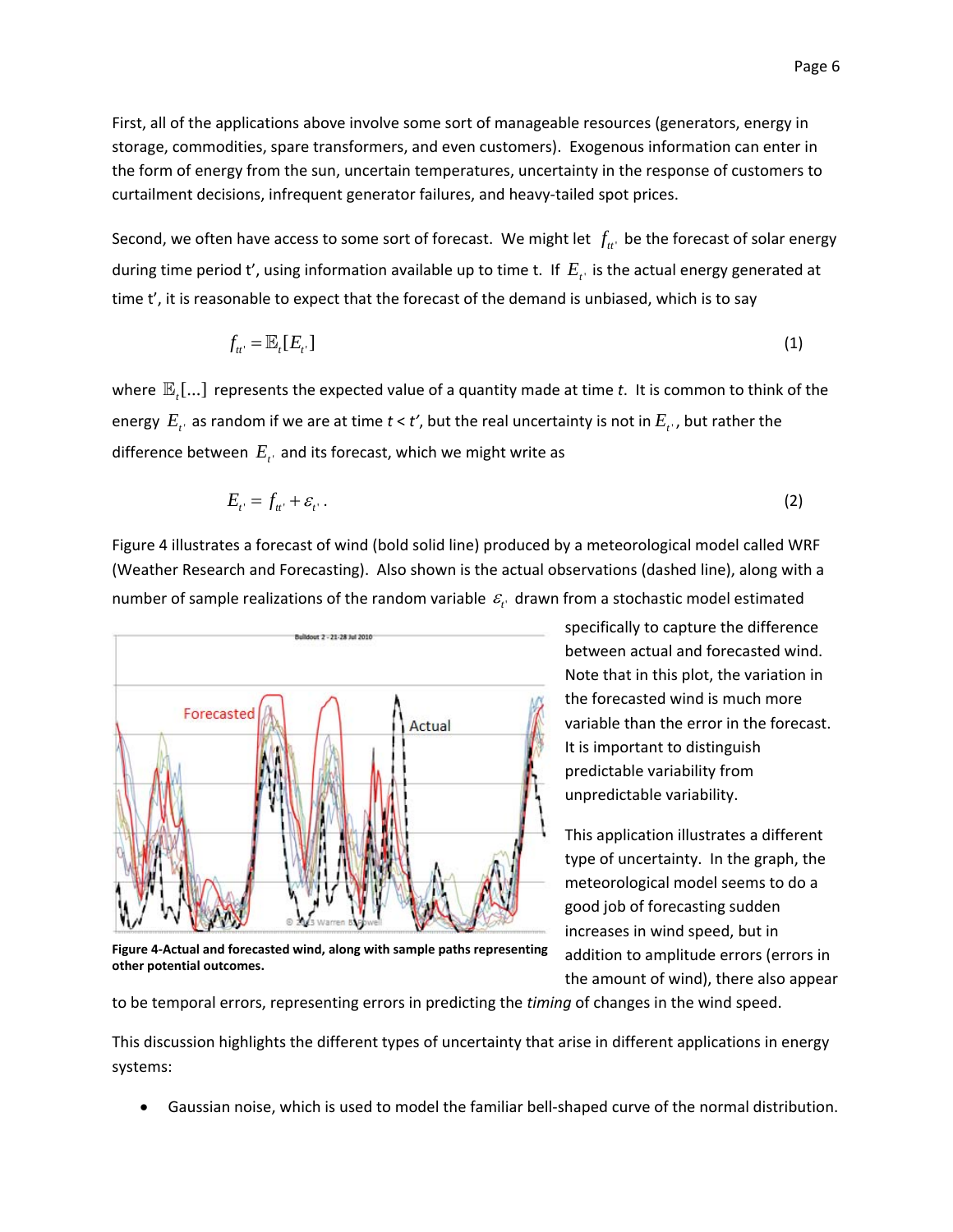- Heavy-tailed distributions, as arise in models of real-time electricity prices. In one study, electricity prices were well predicted by a Cauchy distribution with infinite variance.
- Binomial random variables with small probabilities, which would be used to model the event that a generator fails.
- Poisson distributions, which would be used to model the number of failures over a large network.
- Temporal errors, which capture errors in the *timing* of an event.
- Model uncertainty, where we may not know the structure of a model or, more often, we do not know the parameters of a model.
- Unobservable processes. We will never know the elasticity of demand in response to electricity prices, or the true load on the network which is influenced by activities that are outside of the range of our grid (but still connected). Instead, we will have to represent our understanding of these parameters through a probability distribution.

We also have to distinguish between problems where we have a reasonable estimate of the probability distribution of the uncertainty, and problems where we do not. If we do not know the probability distribution, we may assume that we are working in a setting where we can observe the random events. The second case is one way that "model‐free" applications arise, although this is a term that is used differently in different communities.

# **Case application: Analysis of a solar‐storage system**

There is growing interest in pairing solar arrays with battery storage on the grid, where the battery can be used to smooth the variations in the solar energy (which can be quite spikey due to clouds). The battery can be used for multiple purposes. A major use is *frequency regulation* (smoothing out the high frequency deviations from the standard 60 Hz signal for electricity), for which there is an established market which pays about \$30 per hour, per megawatt of power (a megawatt is the *rate* at which power moves over the network). Another use is known as *battery arbitrage* (also referred to as *energy shifting*). Battery arbitrage arises because the price of electricity (known as a *locational marginal price*, or LMP), changes every five minutes (on the PJM grid – this frequency of update varies from one ISO to another). LMPs typically range between \$30/MWhr (but can go lower), up to \$1000/MWhr, averaging about \$50/MWhr. A battery can be used to store electricity when prices are low, and sell it back when prices are high (hence the name "energy shifting").

Managing energy storage requires a policy that can react to price spikes, while thinking about the timing of when solar energy will be generated, and when it is needed. A sample configuration is illustrated in figure 5. Forecasts are often available for both generation and loads (which tends to depend heavily on temperature). We have to decide whether our solar array should meet current demands of a building, sell to the grid, or store in a battery.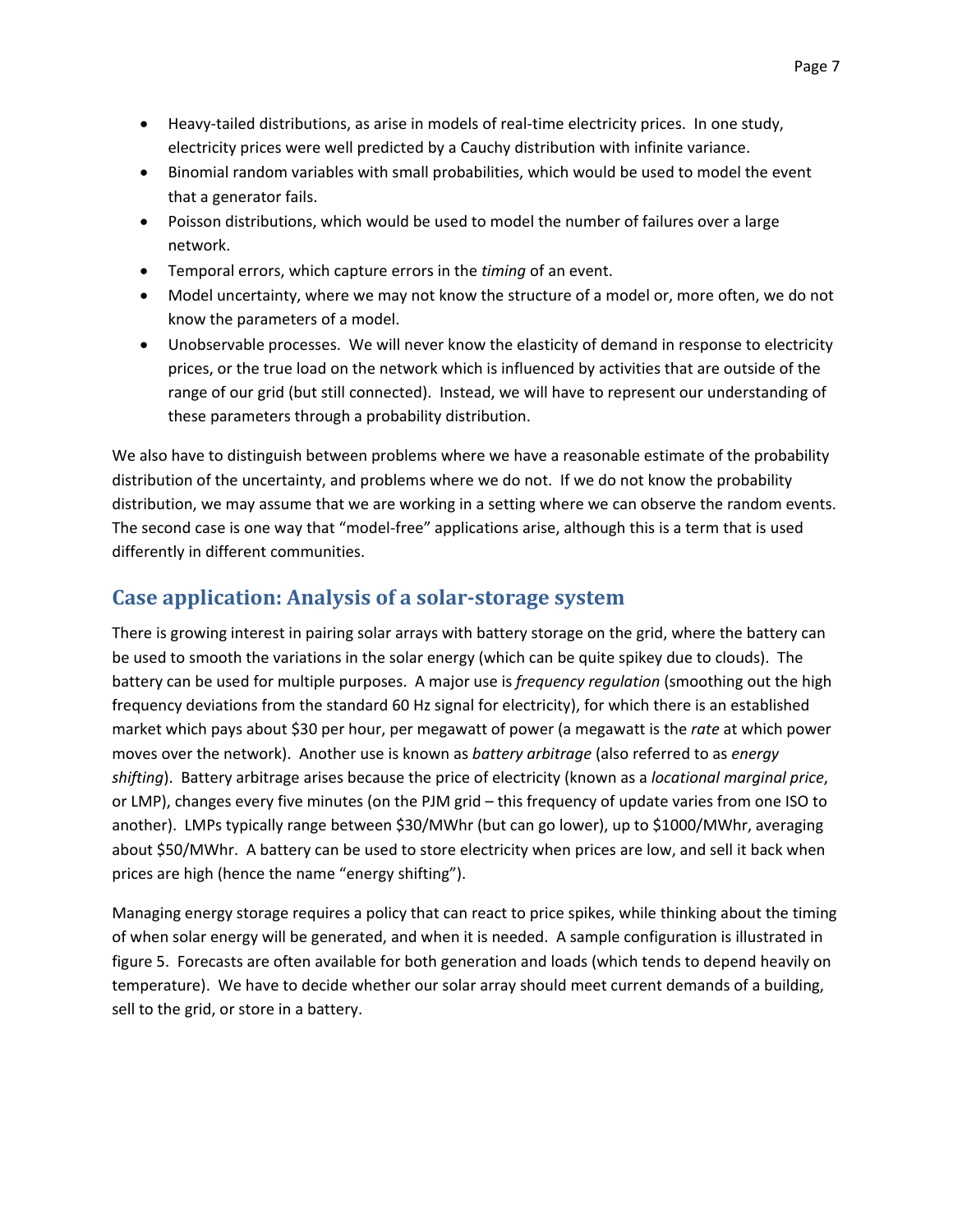

Figure 5-Illustration of storage device balancing energy from wind and grid to meet a time-varying load.

We are going to use this setting to illustrate some principles of modeling and the design of control policies.

## **The challenge of modeling**

It is very common in the reinforcement learning community to represent stochastic dynamic problems as consisting of a state space S, action space A, reward function  $r(s, a)$ , a discount factor  $\gamma$ , and a one-step transition matrix  $\mathcal P$  with element  $p(s' | s, a)$ . Implicit in the representation is that the problem is stationary. Such a representation would be called "model‐based" in computer science because we assume we know the transition matrix  $\mathcal P$  (known in this community as the "model"). It is widely recognized that the transition matrix is not known for many applications. Such models are known as "model-free" and it is assumed that if we are in a state  $s<sup>n</sup>$  and take action  $a<sup>n</sup>$ , that it is possible to observe from an external source the next state  $s^{n+1}$  and an associated reward  $r(s^n, a^n, s^{n+1})$ . This line of thinking overlooks the many applications where the dynamics are known, but the transition matrix is not computable.

Such problems are often "modeled" as dynamic programs by writing Bellman's optimality equation, given by

$$
V(s) = \min_{a \in \mathcal{A}} \left( r(s, a) + \gamma \sum_{s' \in \mathcal{S}} p(s' \mid s, a) V(s') \right). \tag{3}
$$

Of course, Bellman's optimality equation is not a model at all, but rather a characterization of an optimal policy. The problem is that it is also well known to be computationally intractable for all but the smallest problems. The problem is most commonly described as *the curse of dimensionality*, which refers to the explosion of the state space as additional dimensions are added. In reality, for many problems there may be up to three "curses" of dimensionality, which we discuss below.

As problems become more complex, we have to put more attention into how we *model* these problems. There is a tendency to quickly put problems into a canonical framework and then focus on algorithms. However, the standard form can prevent us from addressing important dimensions of the problem.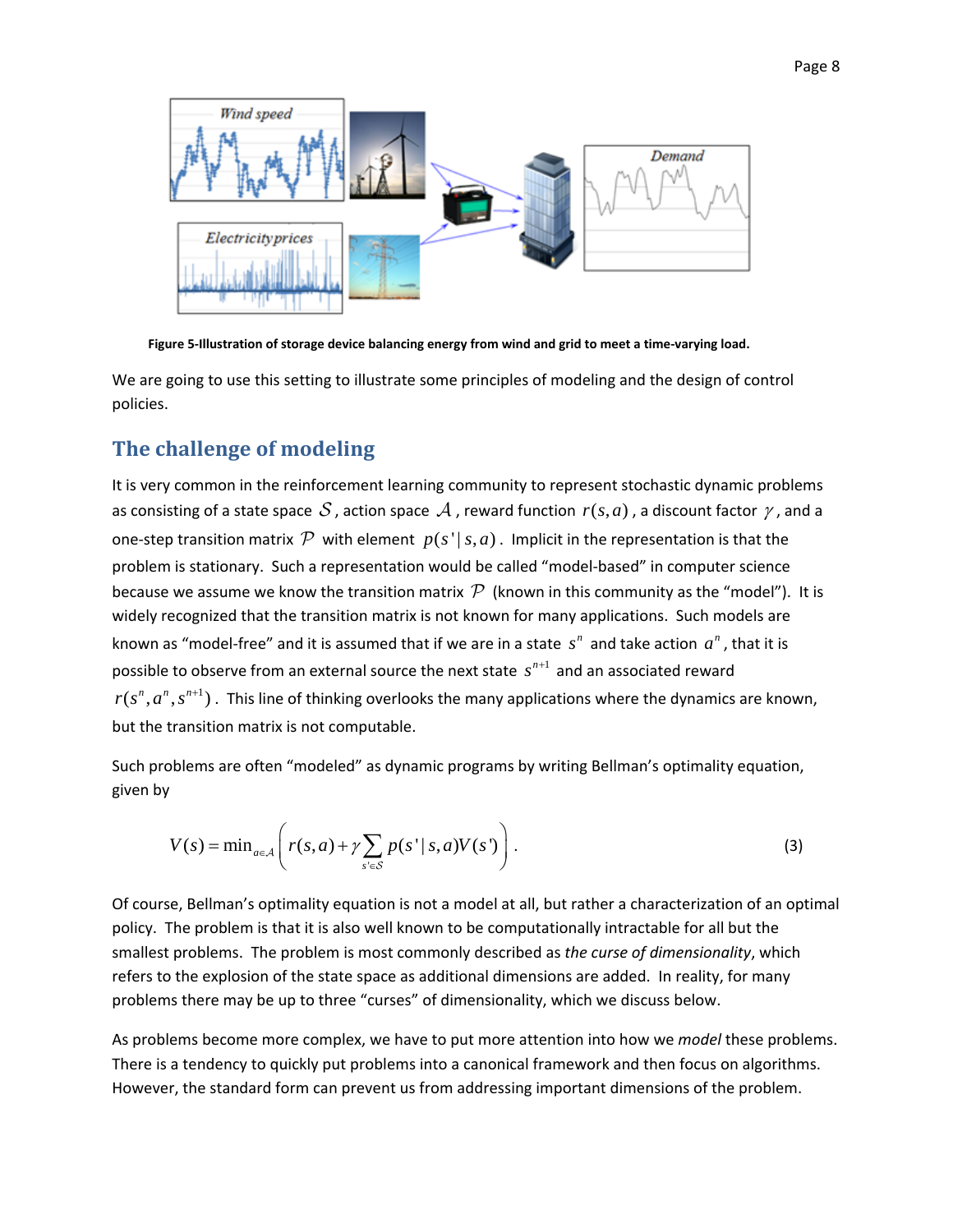Below we offer a simple framework that divides modeling into five components: states, actions, exogenous information, the transition function and the objective function.

## **The state of the system**

Perhaps one of the most important quantities in a dynamic model is a state variable, but try to find a formal definition. Classic texts such as Bellman [1957] and Puterman [2005] avoid a definition with statements such as "there is a *state* of the system." Wikipedia offers "State commonly refers to either the present condition of a system or entity," which is true but hopelessly vague, or "A state variable is one of the set of variables that are used to describe the mathematical 'state' of a dynamical system" (using the word you are trying to define in the definition is a red flag that you do not have a definition). Our own definition (from Powell [2011]) is that a state variable is the "minimally dimensioned function of history that is necessary and sufficient to calculate the decision function, cost/reward function, and (if available) the transition function." In other words, all the information you need to model the information from time *t* onward, and only the information that is needed.

Even this definition is so general that a student modeling a complex system might overlook important elements. It helps to describe three increasing sets of variables:

- The physical (or resource) state  $R_t$ . This might be the energy in a battery, the state of a generator, or the status of a component such as a transformer that might fail.
- The information state  $I_t$ , which (in addition to including  $R_t$ ) might include the price of electricity, the current temperature, the wind speed, or the price of natural gas.
- The knowledge (or belief) state  $K_t$ . In addition to known information captured in  $I_t$ , the knowledge state captures distributional information about any unknown parameters.

A common mistake is to assume that the state of the system is given by the physical state which is often (but not always) the only controllable dimension(s). In some applications, we need to include information that was first revealed in the past, leading some authors to describe these as *history‐ dependent* (that is, non‐Markovian) systems. For example, we might need to know the wind speed over the past three hours to predict the wind speed in the next hour. Just because we first learned the wind speed three hours ago does not make it any different (as a piece of information) from the wind speed that we just learned now. But if we do not need the wind speed four hours ago, then it is not part of the (information) state.

The most subtle part of a state variable is the knowledge (belief) state, which is how we describe unobservable parameters. We might learn about how the market responds to a price signal, but only by varying the price and learning (imperfectly) the price response coefficient. In this setting, we may wish to try different prices to learn the price more efficiently, but this would involve a classic exploration/ exploitation tradeoff familiar to the bandit community.

To illustrate using our solar-storage case application, let  $R<sub>i</sub>$  be the energy stored in the battery, and let  $E_t$  be the energy generated from the solar array over *t*-1 to *t*. Let  $p_t$  be the price of electricity on the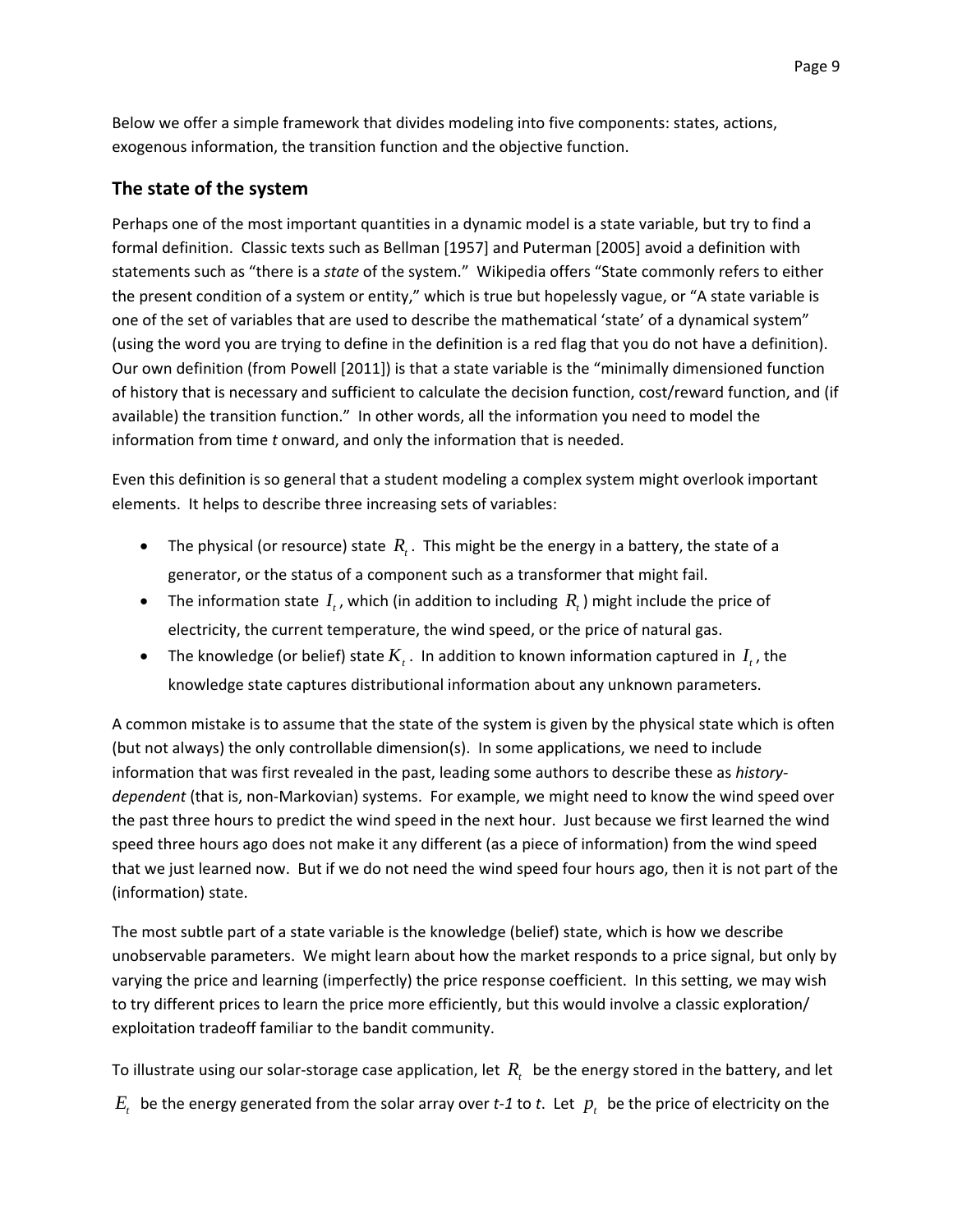grid (known as a *locational marginal price* or LMP) at time *t*, which depends on the temperature  $Q<sub>i</sub>$  at time *t* (LMPs tend to be both higher, and a lot more volatile, at very low and very high temperatures). The flow of energy into and out of the battery is governed by *bids*  $b_t = (g_{t-t}, h_{t-t})$ , made at time *t*-1, to be implemented between *t* and *t+1*. The battery charges (buys from the grid) if  $p_t < g_{t-1,t}$ , and discharges (sells back to the grid) if  $p_t > h_{t-1,t}$ . According to market rules, the bids  $b_t = (g_{t,t+1}, h_{t,t+1})$ were set at an earlier time (for simplicity, assume they were set at  $t$ -1), which means that at time  $t, b_{t-1}$ is part of our (information) state. Finally, we recognize that temperature can be forecasted with some degree of precision. Let  $f_{tt'}$  be the forecast of the temperature  $Q_{t'}$  at time  $t'$  given what we know at time *t* (note that  $f_t = Q_t$ ). We can roll this into a single variable  $f_t = (f_{tt})_{t \ge t}$ . Pulling all this together gives us our state variable  $S_t = (R_t, E_t, p_t, f_t, b_t)$ .

The recognition that a forecast is part of the state variable seems to be quite recent. However, we can also argue that a forecast is really a part of our probability model of future events. Technically, if this probability model is changing over time (as forecasts are updated), then this probability model should also be part of the state variable. But the probability model can also be viewed as a *latent variable*, one that is used in calculating the expectation, but which is not explicitly represented in the state variable.

#### **Decisions**

Decisions come in different shapes and sizes: discrete actions, continuous scalars, and continuous or discrete vectors of arbitrary size. The reinforcement learning community works primarily with discrete actions, denoted  $a$ . The engineering controls community tends to work with low-dimensional continuous vectors denoted *u*. Finally, the operations research community often works with very high dimensional vectors denoted by *x*, typically in the context of convex resource allocation problems.

An important complication that arises in many applications involves *lagged* decisions. For example, we might have to purchase electricity contracts in month *t* to deliver electricity in month *t'*. Alternatively, we might have to request at hour *t* that a commercial building operator reduce its air conditioning in hour *t'* (perhaps four hours in the future). We can represent these decisions as  $a_{tt}$ , or as a vector  $a_{_t}\!=\!\left(a_{_{tt'}}\right)_{_{t\geq t}}.$  Using this notation, we see that these lagged decisions are very similar to our forecasts (and work in a similar way, except that we control them).

When writing the model, it is important to define decisions but defer until later how a decision will be made. Standard modeling practice is to define an arbitrary function  $\pi(s)$ , referred to as a policy, that returns an action *a* (or control *u* or decision *x*) given a state *s*. In practice, researchers tend to quickly adopt a particular class of functions to represent the policy, which can artificially narrow their search for a solution. For reasons that will become clear, we are going to let  $\pi$  represent the structure of the function used. Then, we let  $A^{\pi}(s)$  be the function (policy) that returns an action *a* if we are in state *s*. We can use  $X^{\pi}(s)$  or  $U^{\pi}(s)$  for our policies if we are using decision *x* or control *u*.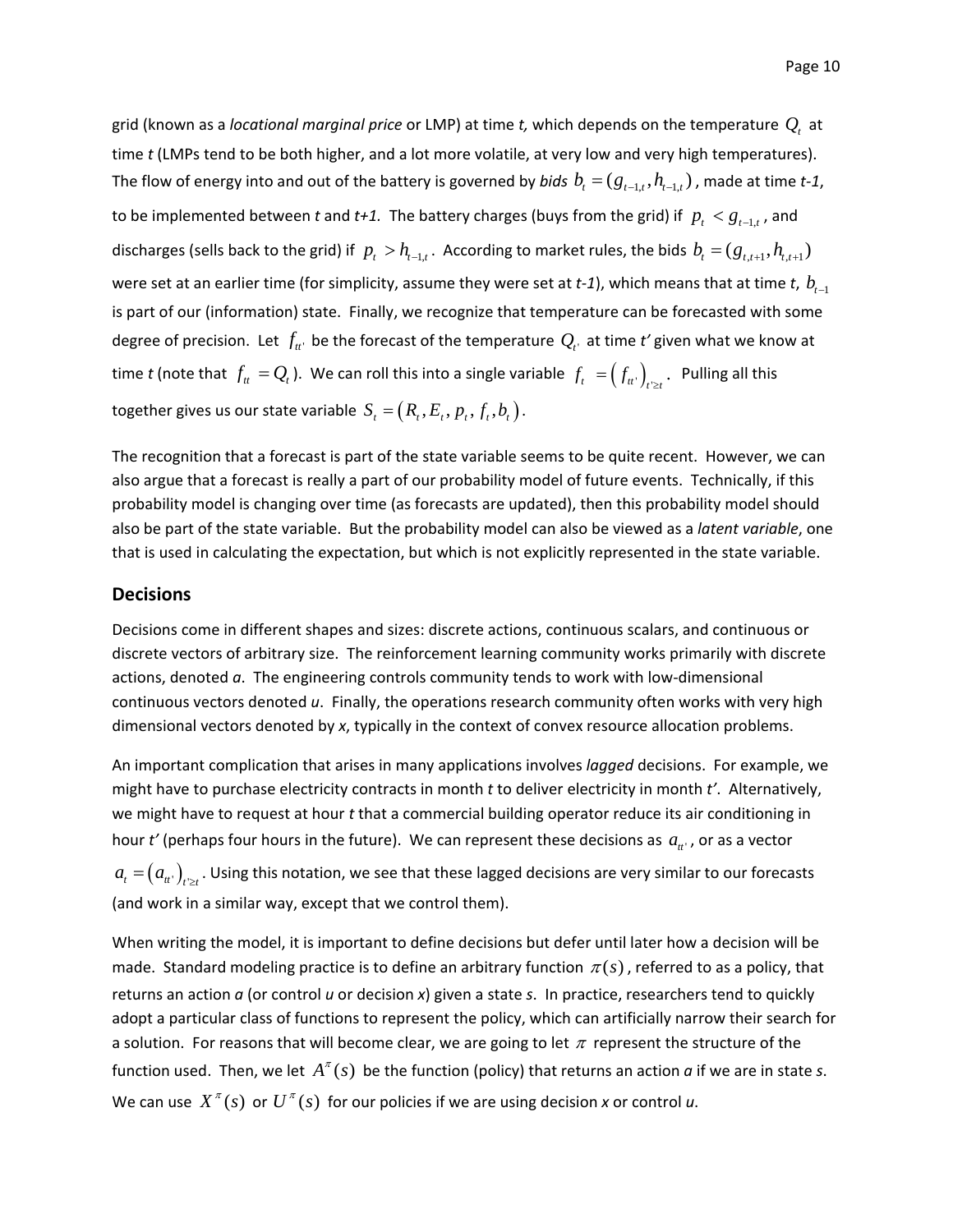For our solar-storage case application, the decision variable would be  $a_t = (x_t, b_{t,t+1})$ , where

$$
x_t = \left(x_t^{GB}, x_t^{SB}, x_t^{SG}\right)
$$

is the energy flows from grid to battery (or back), solar panel to battery, and solar panel to grid, respectively, while  $b_{t,t+1} = (g_{t,t+1}, h_{t,t+1})$  represents the bids we make at time *t* that will be used at time *t+1*. Below, we let  $A^{\pi}(S_t)$  be the function (policy) that returns the action  $a_t$  when we are in state  $S_t$ .

#### **Exogenous information**

The reinforcement learning community often avoids explicit models of exogenous information by either assuming that the one‐step transition matrix is given (the exogenous information is buried in this matrix), or by assuming the application is "model free" which means that exogenous information is not observable.

The exogenous information process provides the information we need to describe the changes in the state variables. There is very little in the way of standard notation for modeling exogenous information, we have adopted the style of putting hats on exogenous information variables. We illustrate our style using our solar‐storage application. For this system, the exogenous information comes in the form of changes in LMPs, which we denote by  $\delta p_t = p_t - p_{t-1}$ , changes in the energy from the solar panel,  $\delta E_t$  , and changes in the forecasts of future temperature,  $\delta f_t$  . We let  $W_t$  be our generic exogenous information variable, which would be  $W_t = \left(\delta p_t, \delta E_t, \delta f_t\right)$  for this application. If we were modeling storage over the grid,  $\delta p_{_t}$  =  $(\delta p_{_t} )_{_{t\in\mathcal{I}}}$  where  $\delta p_{_t}$  is the change in the LMP at node ("bus") *i*. Thus,  $W_t$  can have thousands of dimensions.

### **Transition function**

The concept of a transition function is widely used in the engineering controls community, but it is a term that is rarely heard in either the computer science or operations research communities. The transition function consists of a series of equations that describe how the state variables change over time.

For our solar-storage application, let  $\eta$  be the round trip efficiency (typically around 0.80). If we let  $A = (\eta, \eta, 0)^T$ , then  $A^T x_t$  is the net flow into or out of the battery. Also, between *t* and *t+1* there will be exogenous changes to the storage due to the interaction between the available energy from the solar panel  $E_{t+1}$ , the LMPs  $p_t$ , and the decision  $b_t$ . To keep the model simple, we represent this change using the random variable  $\delta R_{t+1}$  which depends on the bid  $b_t$  as well as the observations of the change in the LMP  $\delta p_{t+1}$  and change in the solar energy  $\delta E_{t+1}$ . Our transition function is then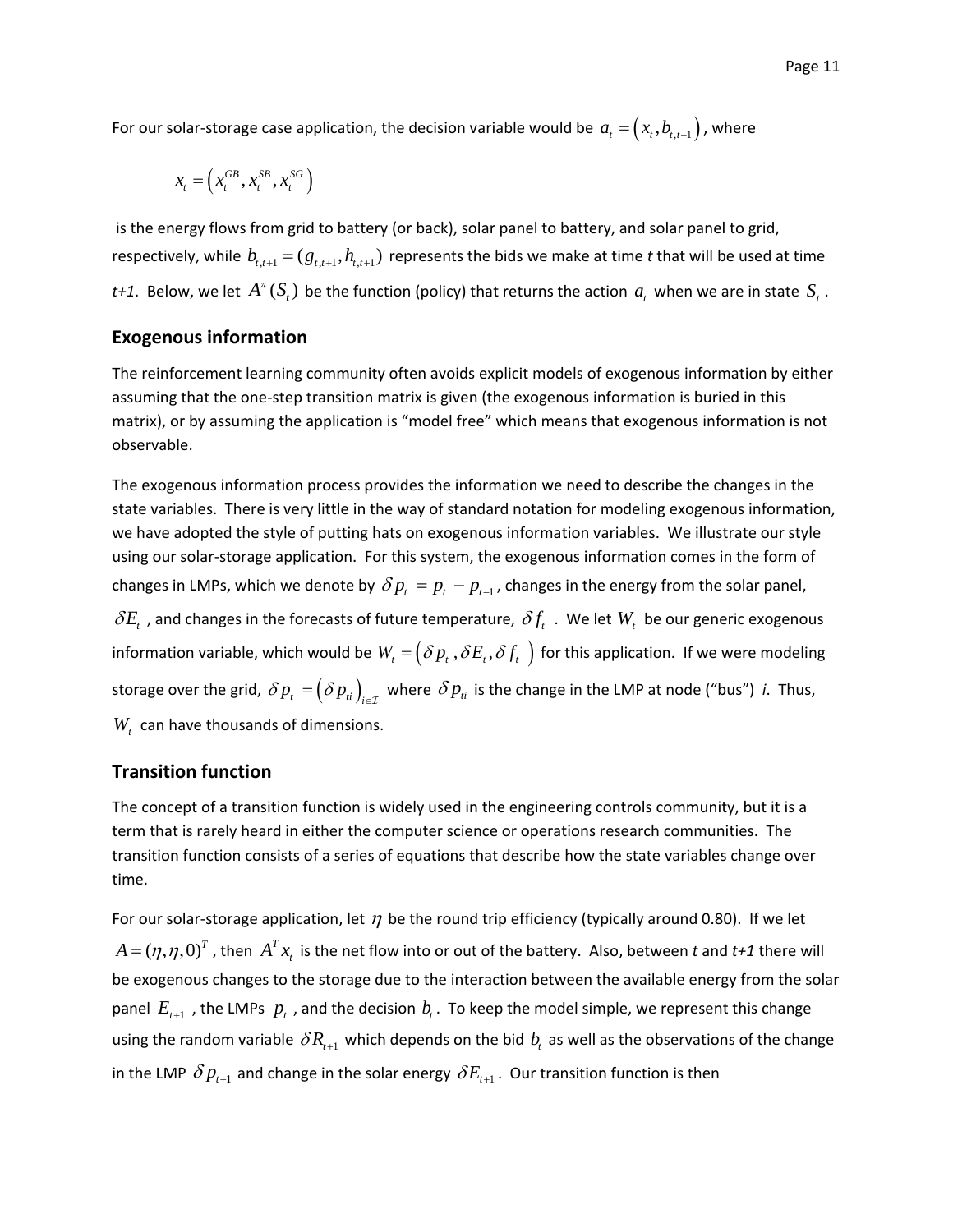$$
R_{t+1} = R_t + A^T x_t + \delta R_{t+1},
$$
\n(5)

$$
p_{t+1} = p_t + \delta p_{t+1},\tag{6}
$$

$$
E_{t+1} = E_t + \delta E_{t+1},\tag{7}
$$

$$
f_{t+1,t'} = f_{t,t'} + \delta f_{t+1,t'}.
$$
\n(8)

These equations capture, respectively, the evolution of storage (the only controllable state), followed by the stochastic processes describing energy from wind, the loads (demands) on the grid, and the updating of forecasts. The variables with hats represent exogenous information that first became known at time *t+1.*

The transition function goes by many names in the literature: transfer function, system model, plant model, or simply "model." While the function *f* (...) is often used for the transition function, we use the notation

$$
S_{t+1} = S^M(S_t, a_t, W_{t+1})
$$

to represent our transition function (or "system model"). Note that at time *t*, the state  $S_t$  is known, the action  $a_t$  is computable (using our policy  $A^{\pi}(S_t)$ ), but the new information  $W_{t+1}$  is random at time *t* (it will be known at time *t+1*).

This notation allows us to describe the second curse of dimensionality that we introduced earlier. Let's consider what is involved in computing the one‐step transition matrix. While it is convenient to assume that the transition matrix might simply be given, computing it requires solving the equation

$$
p(s' | s, a) = \mathbb{E}1_{\{s' = S^M(s, a, W)\}} \tag{9}
$$

where  $1_{E}$  =1 if the event *E* is true, and the expectation is over the random variable *W* (or  $W_{t+1}$ ). If we are modeling a network with 100 storage devices,  $W_{t+1}$  would have 300 dimensions. Calculating equation (9), then, means computing a 300‐dimensional integral (or summation). It is easy to overlook the need to compute an expectation when calculating the one‐step transition function. In fact, a more natural way of writing Bellman's equation is to use its expectation form

$$
V(S_t) = \min_{a \in A} \left( r(S_t, a) + \gamma \mathbb{E} \left\{ V(S^M(S_t, a, W_{t+1})) | S_t \right\} \right). \tag{10}
$$

Now we see the expectation explicitly, and we can understand that if our exogenous information process is multidimensional, then we are going to have a problem calculating this expectation. This is the second curse of dimensionality. Finally, if  $a_t$  is a vector, then enumerating a set of discrete actions to solve the maximization problem introduces the third curse of dimensionality.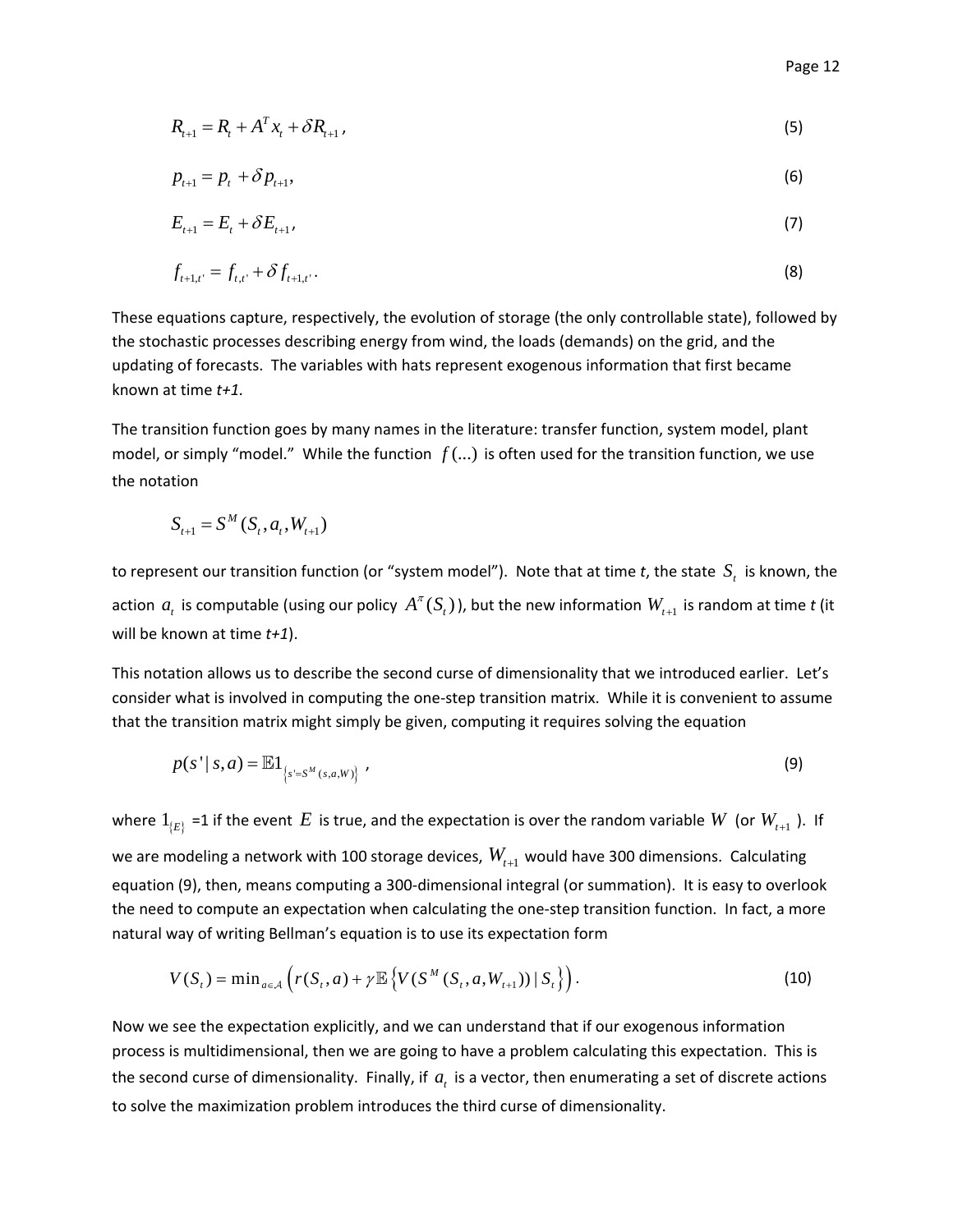#### **The objective function**

Our last step involves writing the objective function. Let  $C(s, a)$  be the cost (contribution if we are maximizing) if we are in state *s* and take action *a*. If we fix our policy with the function  $A^{\pi}(S)$ , when we are in state  $S_t$ , we can write our objective function over a finite horizon 0, ..., T as

$$
\min_{\pi \in \Pi} \mathbb{E} F^{\pi}(S_0, W) = \mathbb{E}^{\pi} \sum_{t=0}^{T} \gamma^t C(S_t, A^{\pi}(S_t)), \qquad (11)
$$

where  $S_{t+1} = S^M(S_t, A^{\pi}(S_t), W_{t+1})$  governs how we evolve from state  $S_t$  to  $S_{t+1}$ . In virtually all practical applications, equation (11) is calculated using simulation. We let  $(W_1, W_2, ..., W_t, ...)$  represent a Monte Carlo sample realization of all the exogenous information. There are, of course, many possible sample realizations. We can either use one very long simulation, or take an average over a number of simulations.

For some applications, the policy  $A^{\pi}(S_t)$  is stationary. While stationary policies (and infinite horizon problems) are quite popular in the reinforcement learning community, applications in energy systems (in our experience) seem to usually require some sort of time‐dependent policy (the policy itself is a function of time, and not just a function of a time‐dependent state). Time‐of‐day, day‐of‐week and seasonal patterns tend to be present across applications, and these tend to require the use of time‐ dependent policies.

The use of expectations is so widespread that we tend to use them blindly as a kind of default objective function. Expectations represent the correct operator when we want to minimize (or maximize) our average performance. However, there are many applications where we have to pay serious attention to risk. For example, in the unit commitment problem, we have to worry about the risk that we do not have enough generating capacity to cover the network load. Also, a supplier signing a contract to deliver energy at a fixed price in the future has to worry about the risk that electricity might cost more than the contract. If we want to depend on high penetrations of wind and solar, we have to worry about the risk that there will not be enough energy available from these intermittent sources. And if we are interested in investing in solar while counting on the value of solar renewable energy certificates (a market-driven form of subsidy), investors will worry about the possibility that the value of these certificates might drop from year to year.

A relatively simple approach to handling risk is to replace the expectation with a quantile. If *W* is a random variable, let  $Q_{\alpha}(W)$  be the  $\alpha$  quantile of W. Equation (11) now becomes

$$
\min_{\pi \in \Pi} Q_{\alpha} F^{\pi}(S_0, W) = Q_{\alpha} \sum_{t=0}^{T} \gamma^{t} C(S_t, A_t^{\pi}(S_t)).
$$
\n(12)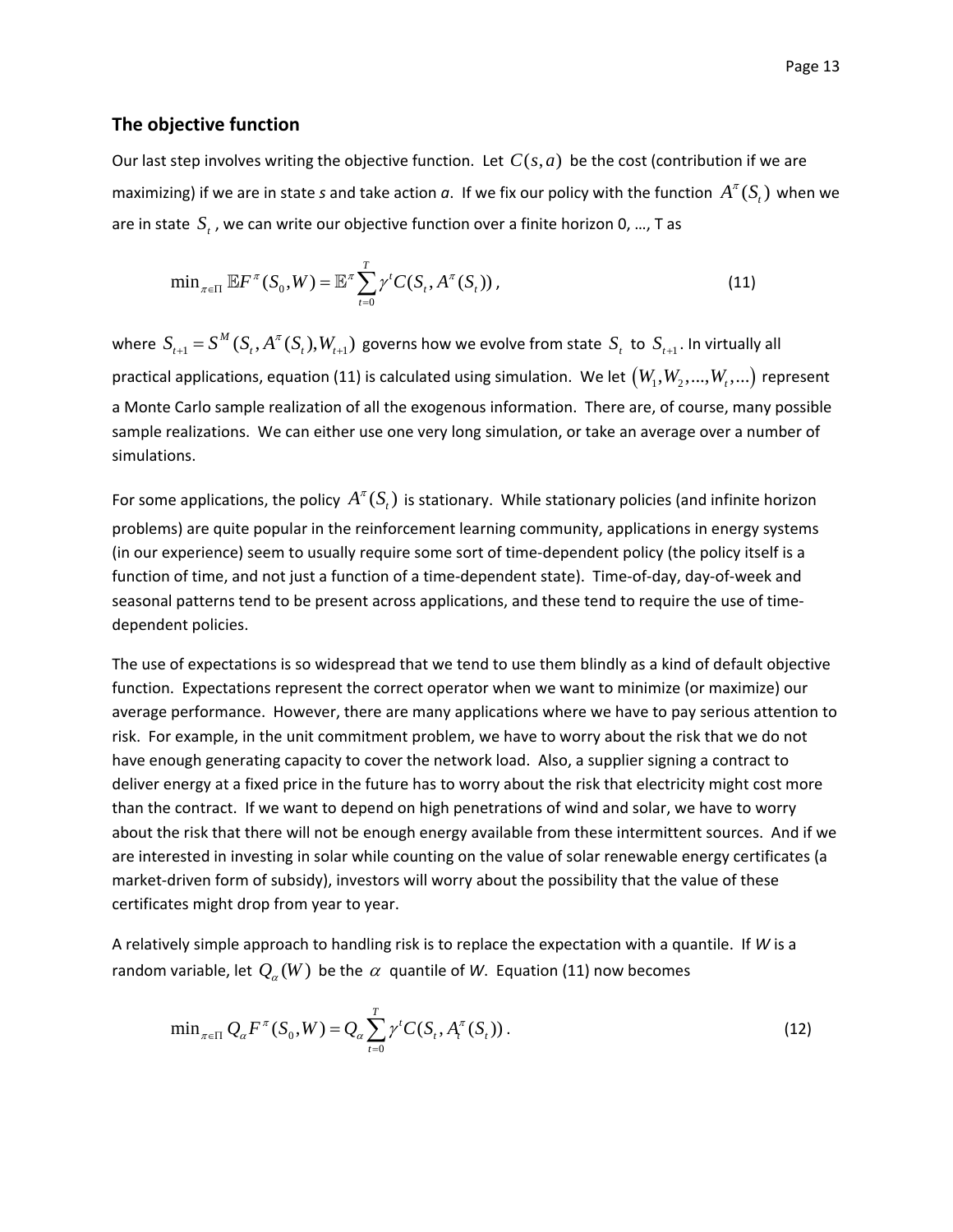This simple change is actually not so simple. First, the quantile operator is no longer additive, which prevents us from using the Bellman optimality equation. Second, it is much harder to estimate the quantile of a function using standard Monte Carlo methods than it is to estimate the mean.

The finance community has developed a rich theory around risk measures, especially a class known as *coherent risk measures* which enjoy certain properties that are important in finance. Coherent risk measures enjoy properties such as convexity (with respect to the costs), monotonicity (higher costs mean higher risk), translationary invariance (adding a constant does not change the risk), and positive homogeneity (multiplying the costs times a scaling factor is the same as multiplying the risk times the same scaling factor). For more on this topic, see Shapiro et al. (2009) and Ruszczynski (2010). In our work, we have found that we might worry about the risk of running out of energy or losing money on a contract; such risk measures are not coherent, but rather fall in a category we are calling *threshold risk measures* (see Collado and Powell 2013). Considerable attention is also being given to worst‐case performance, sometimes referred to as *robust optimization* (for an excellent introduction to the field of robust optimization, see Ben‐Tal et al. 2009). The general field of stochastic optimization using risk measures or "robust" objectives is quite young, but with tremendous applications in energy.

The biggest challenge with finding the best policy, whether we use equation (11), (12) or any other risk measure, is determining what is meant by a search over policies. There is a fairly wide range of communities working in the general area of making effective decisions over time under uncertainty. Part of the diversity is explained by differences in problems addressed by different communities. But a contributing factor is the lack of a standard vocabulary for describing problems, and there seems to be a surprising misunderstanding in terms of what is meant by the word "policy." We address this issue next.

# **Policies**

If we were solving a deterministic problem, our challenge would be to find an optimal set of *decisions*. When we work on stochastic problems, the challenge is to find a set of *functions* which are known in the literature as policies. Since Bellman's seminal work in the 1950's on dynamic programming, there has been a widely shared presumption that this means solving Bellman's optimality equation (equations (3) or (10)). While this works well on a small class of problems, it has proven to be astonishingly difficult for most real applications, and certainly those that we have encountered in energy applications. As a result, different communities have identified a variety of strategies to solve different problem classes, a situation we have come to refer as the *jungle of stochastic optimization*, illustrated in figure 6. Our conclusion, however, is that the range of strategies is not as diverse as it seems, since similar policies are often disguised by differences in presentation style and notation.

There seems to be some confusion about the meaning of the term "dynamic program." Dynamic programming is often equated with Bellman's optimality equation. Actually, a dynamic program is a sequential decision problem, as depicted in equation (11). Bellman's optimality equation is a) a characterization of an optimal policy, and b) a foundation for finding a policy. A policy, on the other hand, is a mapping from a state to an action…. *any mapping.* A policy, for example, may require solving a decision tree, or a linear (or integer) program.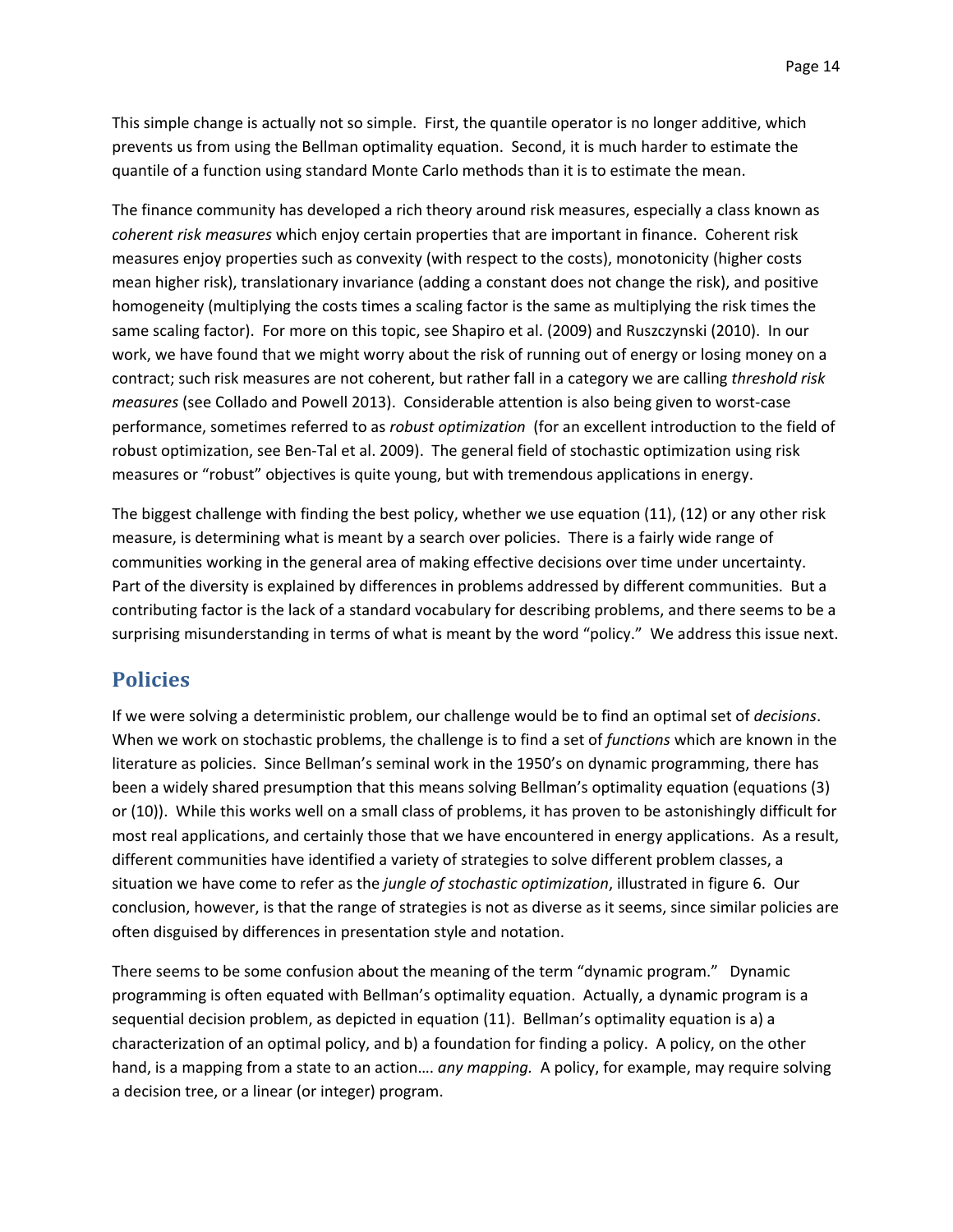The search for an optimal (or good) policy can seem like an impossible task. How in the world are we supposed to search over some arbitrary class of functions? This seems even more hopeless when our decisions involve hundreds or thousands of dimensions (as occurs in the stochastic unit commitment problem) and have to obey a complex set of constraints. It turns out that a good guide is to look at the range of tools that people are already using.



# **The four classes of policies**

**Figure 6‐The jungle of stochastic optimization**

Our own experience stumbling around the jungle of stochastic optimization for

several decades has led to the conclusion that all the different algorithmic strategies can be boiled down into four fundamental classes:

- 1) Policy function approximations (PFAs) These are functions that return a state given an action, without solving an imbedded minimization or maximization problem.
- 2) Myopic cost function approximations (CFAs) This covers policies where we minimize a single period cost function, usually modified in some way to achieve better long term performance. In rare cases, minimizing a single period cost may be optimal.
- 3) Policies based on value function approximations (VFAs). This is the class of policies most often associated with dynamic programming, where we optimize a one‐period cost/contribution plus an approximation of the value of future costs/contributions given the downstream state.
- 4) Lookahead policies This covers the entire class of policies where we optimize over a finite horizon *H*, but then just implement the first period decision. Lookahead policies include rolling/receding horizon procedures, decision trees, rollout heuristics, Monte Carlo tree search, model predictive control, and stochastic programming.

The four classes of policies can be briefly summarized as PFAs, CFAs, VFAs, and lookahead policies. A more detailed summary of these policies, illustrated using energy applications, follow.

**Policy function approximations** represent the class of policies that are described by an analytic function of some form. PFAs come in a variety of forms:

- Lookup tables (wear a coat if it is raining).
- Parametric models, such as
	- $A^{\pi}\left(S_{t} | \theta\right) = \theta_{0} + \theta_{1} S_{t} + \theta_{2} S_{t}^{2}.$
- Neural networks.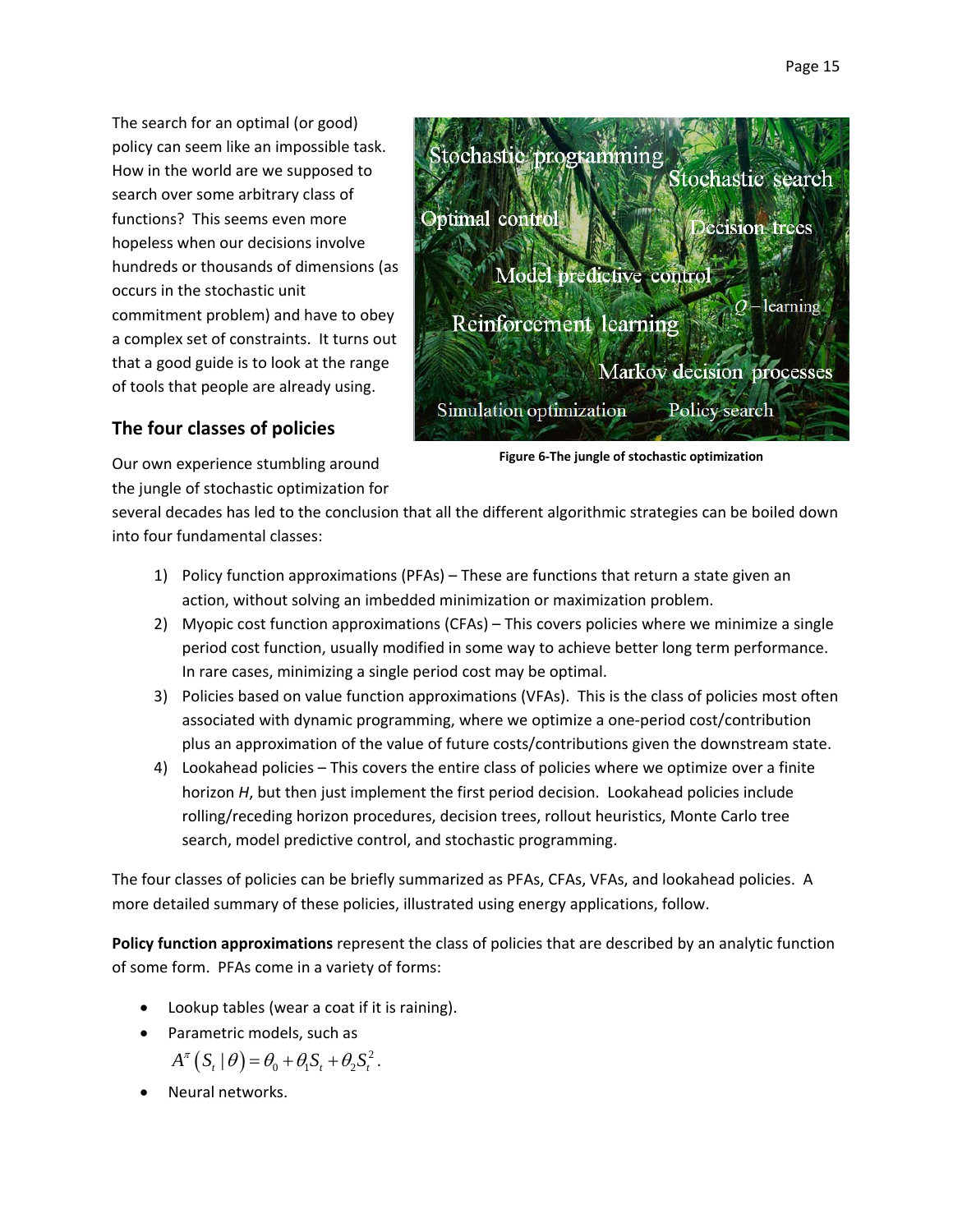Nonparametric functional approximations.

In our energy application, the decision to charge or discharge a battery is governed by the rule: "charge if  $p_t < g_t$  or discharge if  $p_t > h_t$ " which is a form of PFA. PFAs are the only class of policy that do not require solving a minimization problem.

A policy based on a **myopic cost function approximation** might be written

$$
A_t^{\pi}(S_t) = \arg\min_{a \in A_t(\theta)} C^{\pi}(S_t, a \mid \theta)
$$
\n(13)

where  $C^{\pi}(S_t, a | \theta)$  is a modification of the original cost function  $C(S_t, a)$  designed to achieve better long term performance. The vector  $\theta$  represents parameters that can be tuned to improve the performance of the policy, and may affect the cost function itself or the constraint set  $\mathcal{A}_{i}(\theta)$ . For our energy application, the set  $A_t(\theta)$  would capture the flow conservation constraints on energy flows as well as logical limits on bids. Cost functions are widely used in engineering practice, but they have not received the respect they deserve. In the energy setting, a cost function is often used for the *economic dispatch problem*, which is a linear program that is allowed to adjust generators up or down (but cannot turn them on or off) to meet the current set of demands in real-time.

Policies based on **value function approximations** would be written

$$
A_t^{\pi}(S_t | \theta) = \arg \min_{x_t} \left( C(S_t, a_t) + \gamma \mathbb{E} \left\{ \overline{V}_{t+1}(S^M(S_t, a_t, W_{t+1})) | S_t \right\} \right), \tag{14}
$$

where we have replaced the value function with some sort of approximation. For many problems, it is useful to define the *post-decision state variable*  $S_t^a$  which is the state at time *t* immediately after a decision has been made (see Powell(2011)[Chapter 4]). For example, in our energy storage problem we introduced earlier, the post‐decision state would be

$$
S_t^a = (R_t^a, p_t, E_t, f_t, b_{t-1}, b_t)
$$

where

$$
R_t^a = R_t + A^T x_t.
$$

We have to augment the state variable to reflect that we not only have the bids  $b_{t-1}$  made at time *t*-1, but also the bids  $b<sub>t</sub>$  that we just chose (to be used at time  $t+1$ ). Note that the post-decision state is a deterministic function of  $S_t$  and  $a_t$ , allowing us to write our VFA-based policy as

$$
A_t^{\pi}(S_t | \theta) = \arg \min_{a_t} \left( C(S_t, a_t) + \overline{V}_t^a(S_t^a) \right). \tag{15}
$$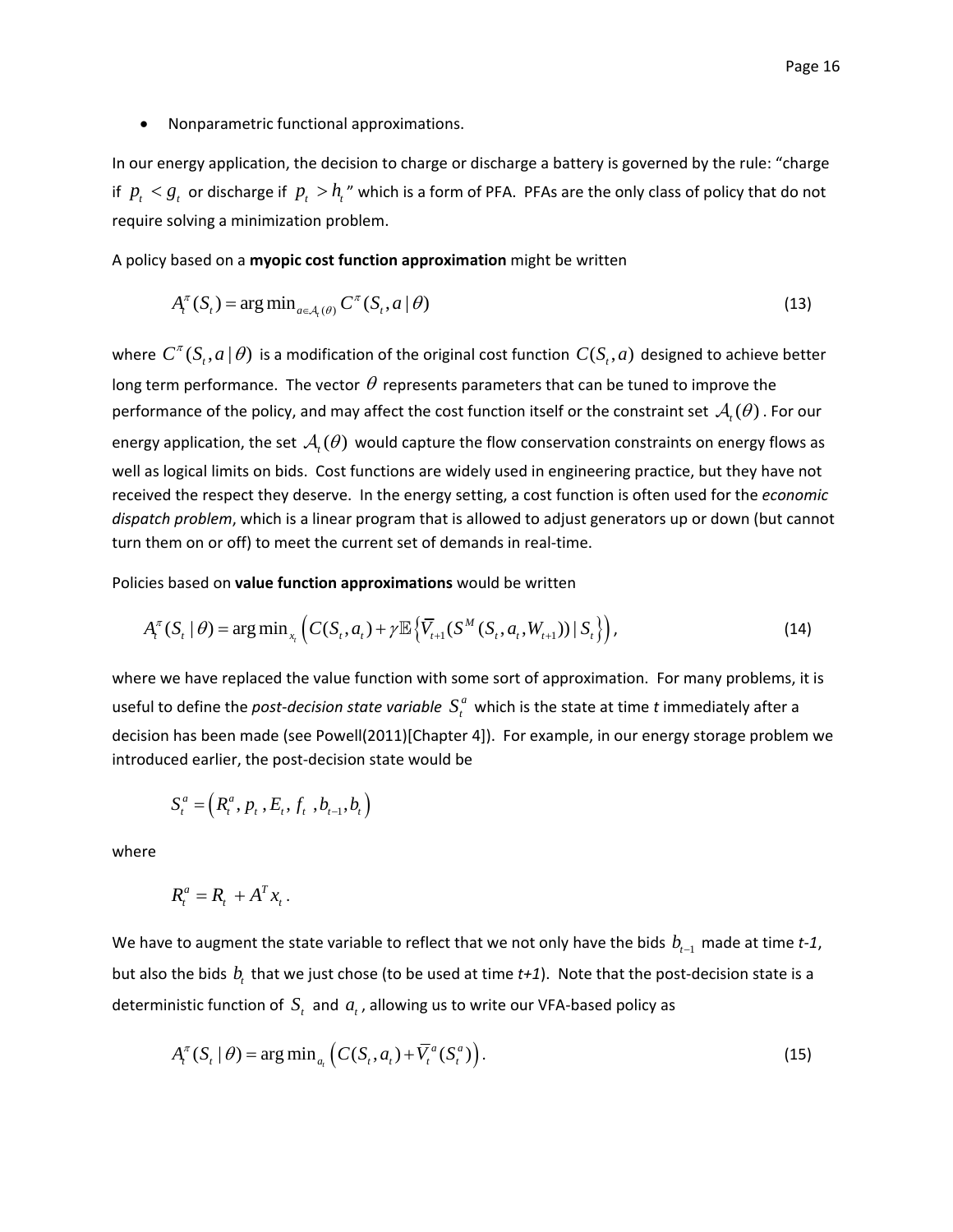The policy  $\pi$  determines the structure of the value function approximation. For example, it is very popular to use a linear model with a predefined set of basis functions, which we would write as

$$
A_t^{\pi}(S_t | \theta) = \arg \min_a \left( C(S_t, a_t) + \sum_{f \in \mathcal{F}} \theta_f \phi_f(S_t^a) \right), \tag{16}
$$

where the basis functions  $\phi_f(s)$  represent the type of policy, while the regression parameters  $\theta_f$  are the tunable parameters.

**Lookahead policies** are widely used in practice. In their most popular form, a deterministic approximation of the future would be used, producing a policy of the form

$$
A_t^{\pi}(S_t | \theta) = \arg\min_{(a_t, a_{t+1}, \dots, a_{t+H}) \in \mathcal{A}(\theta^A)} \sum_{t'=t}^{t+\theta^H} C(S_{t'}, a_{t'} | \theta^C)
$$
(17)

where the lookahead horizon is represented as one tunable parameter  $\theta^H$ , but where the cost function or constraints can also depend on tunable parameters ( $\theta^c$  and  $\theta^A$ , respectively). There is a large community which attempts to build uncertainty into the lookahead model. In computer science, this falls under the umbrella of Monte Carlo tree search, designed for discrete action spaces. The operations research community, with its focus on vector‐valued decisions, uses the framework of *stochastic programming* which approximates future uncertainties by building a scenario tree of sampled outcomes (not unlike Monte Carlo tree search); see Sen and Higle (1999) for an easy‐to‐read tutorial. The difference is that the scenario tree is constructed in advance. In this setting,  $\theta$  would be the set of parameters that govern how the scenario tree is generated. Lookahead policies are the only class of policy that does not require some sort of functional approximation. While this can be quite attractive, the cost is that this is a relatively brute force approach, and is computationally the most difficult.

In addition to this list of policies, it is possible to create a wide range of hybrids. For example, we might combine a deterministic lookahead policy with a value function approximation, or a lookahead policy with a cost function approximations (with modified costs and constraints). Lookahead policies or policies based on value function approximations can also be combined with low‐dimensional policy function approximations.

We note that three of our policies involve some sort of function approximation, whether it be the cost function, the policy function approximation, or the value function approximation. Functions can be approximated using three broad strategies: lookup tables, parametric functions (these may be linear or nonlinear in the parameters), and nonparametric functions. In practice, lookahead policies are often solved using a form of (parametric) cost function approximation, which typically enter the problem in the form of bonuses, penalties and modified constraints (such as reserve capacity).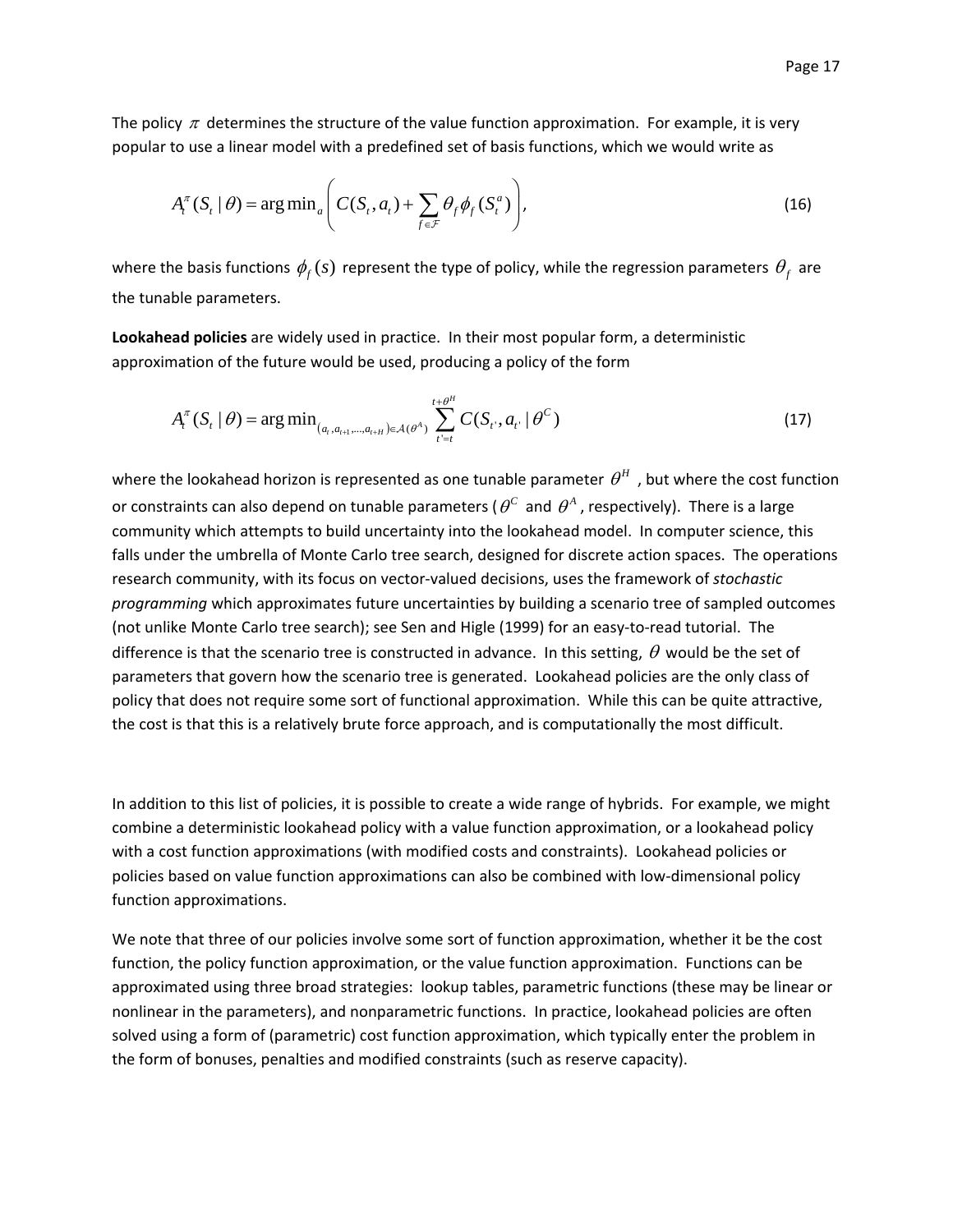Lookahead policies combined with cost function approximations are popular in planning electricity markets. Grid operators use large optimization models to determine which generators to turn off or on (the "unit commitment problem") by planning over perhaps a 48 hour horizon (the lookahead part). Built into this model are constraints to ensure that we have sufficient reserve, where we might require that total generation is  $(1 + \theta)$  times the forecasted load (this is the cost function approximation part).

We note that *all* of the policies above depend on some type of tunable parameters, which we represented using  $\theta$ . Once we fix the class of policy, we can tune the parameters using

$$
\min_{\theta} \mathbb{E}^{\pi} \sum_{t=0}^{T} C(S_t, A_t^{\pi}(S_t | \theta)). \tag{18}
$$

In general, we cannot compute the expectation exactly. As a result, we have to turn to the large field of stochastic search algorithms.

### **Choosing a policy**

The list of policies above transforms the vague search over policies in equation (11) into a much more concrete process of identifying specific classes of policies, and then optimizing the tunable parameters. We have used *all* of these policies in our energy systems research.

So how do we choose between these? Not surprisingly, it all depends on the structure of your policy. Some guidelines from our own empirical work include:

- Policy function approximations are best when the structure of the policy is obvious. For example, we might want to change a battery when prices are below one number, and discharge when it is above a higher number. This structure is simply obvious (or may even be specified by regulations). When this is the case, we only have to search for the best values of the tunable parameters.
- There are problems where minimizing single-period costs are optimal, and others where it is a good initial heuristic. For example, our utility may want to assign repair resources to jobs at least cost, but this might ignore a job that requires moving a long distance. We can introduce a bonus for covering jobs based on how long they have been waiting.
- Value function approximations work well when you feel that approximating the value of being in a future state is relatively simple. This does not mean the problem is small. We have successfully used VFAs to optimize large transportation systems. VFAs seem to work especially well for energy storage problems, and problems where the value of being in a state can be approximated in a straightforward way using standard statistical tools. High dimensionality is not an issue if you are willing to live with separability.
- $\bullet$  If you have some type of forecast (prices, loads, weather), then a lookahead policy is going to be a natural choice. The question is: can you use a deterministic approximation of the future, or do you need to model uncertainty explicitly in the lookahead model? This is not an obvious choice,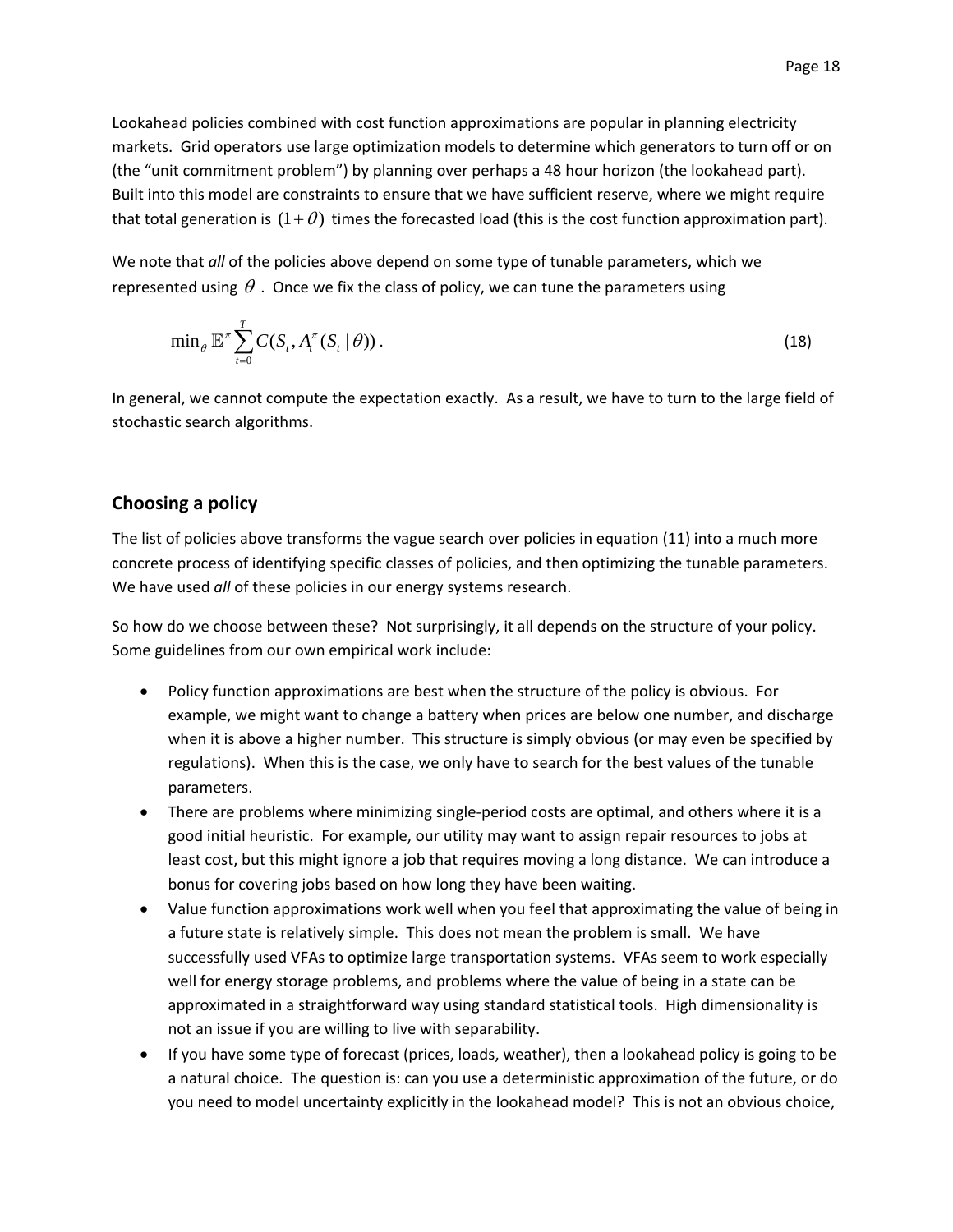and solving a stochastic lookahead model can be quite hard (basically, it is a stochastic, dynamic program, but typically on a somewhat simplified problem). Deterministic lookahead models can sometimes provide good solutions for stochastic models.

 Often, a deterministic lookahead policy may work well, but we are concerned about robustness. However, achieving a more robust solution may be fairly obvious. For example, standard industry practice with the unit commitment problem is to require reserve capacity to account for possible network failures. We would call this a hybrid lookahead/CFA policy.

It is generally best to use a policy with a min or max operator (that is, anything but PFAs) if your decision is a vector that has to satisfy a set of constraints. These problems can generally be solved using some sort of math programming solver such as Cplex, Gurobi, CVX or LOQO which is designed to handle constraints. PFAs work well when we have a good understanding of the structure of the policy, but this generally only happens for very low dimensional decisions. However, it is possible to combine a PFA with an optimization-based policy by including the PFA in the objective function in the form of a penalty term for deviating from what the PFA feels would be best for a particular variable. For example, our economic dispatch model (which minimizes cost to meet demand, a form of CFA) may wish to discharge energy to the grid because of a high price, but our battery may be close to the point where further discharge will degrade its lifetime, requiring that we deviate from our guidelines for discharging the battery (a form of PFA).

# **Closing notes**

The applications in energy systems open up a wide array of challenges that require making decisions in the presence of different sources of uncertainty. The thoughts in this article are designed to bring together the different communities working in stochastic optimization. The contributions of the reinforcement learning community in the solution of problems with discrete action spaces with nonconvex objective functions would benefit from the skills of the operations research communities (approximate dynamic programming, stochastic programming, simulation‐optimization) that are familiar with vector-valued decisions with convex objective functions.

# **References**

- Ben‐Tal, A.; Ghaoui, L. El; and Nemirovski, A. 2009. *Robust Optimization*. Princeton NJ: Princeton University Press.
- Bertsekas, D. P. 2012. *Dynamic Programming and Optimal Control, Vol. II, 4th Edition: Approximate Dynamic Programming*. Belmont, MA: Athena Scientific.
- Birge, J. R.; and Louveaux, F. 1997. *Introduction to Stochastic Programming*. *Springer*. New York: Springer Verlag.
- Collado, R.; and Powell, W.B. 2013. "Threshold Risk Measures for Dynamic Optimization," Working paper, Department of Operations Research and Financial Engineering, Princeton University, Princeton NJ.
- Fu, M. C. 2008. What You Should Know About Simulation and Derivatives. *Naval Research Logistics*, *55*(8), 723–736.
- Lagoudakis, M. G.; and Parr, R. 2003. Least‐Squares Policy Iteration. *Journal of Machine Learning Research*, *4*, 1107–1149.